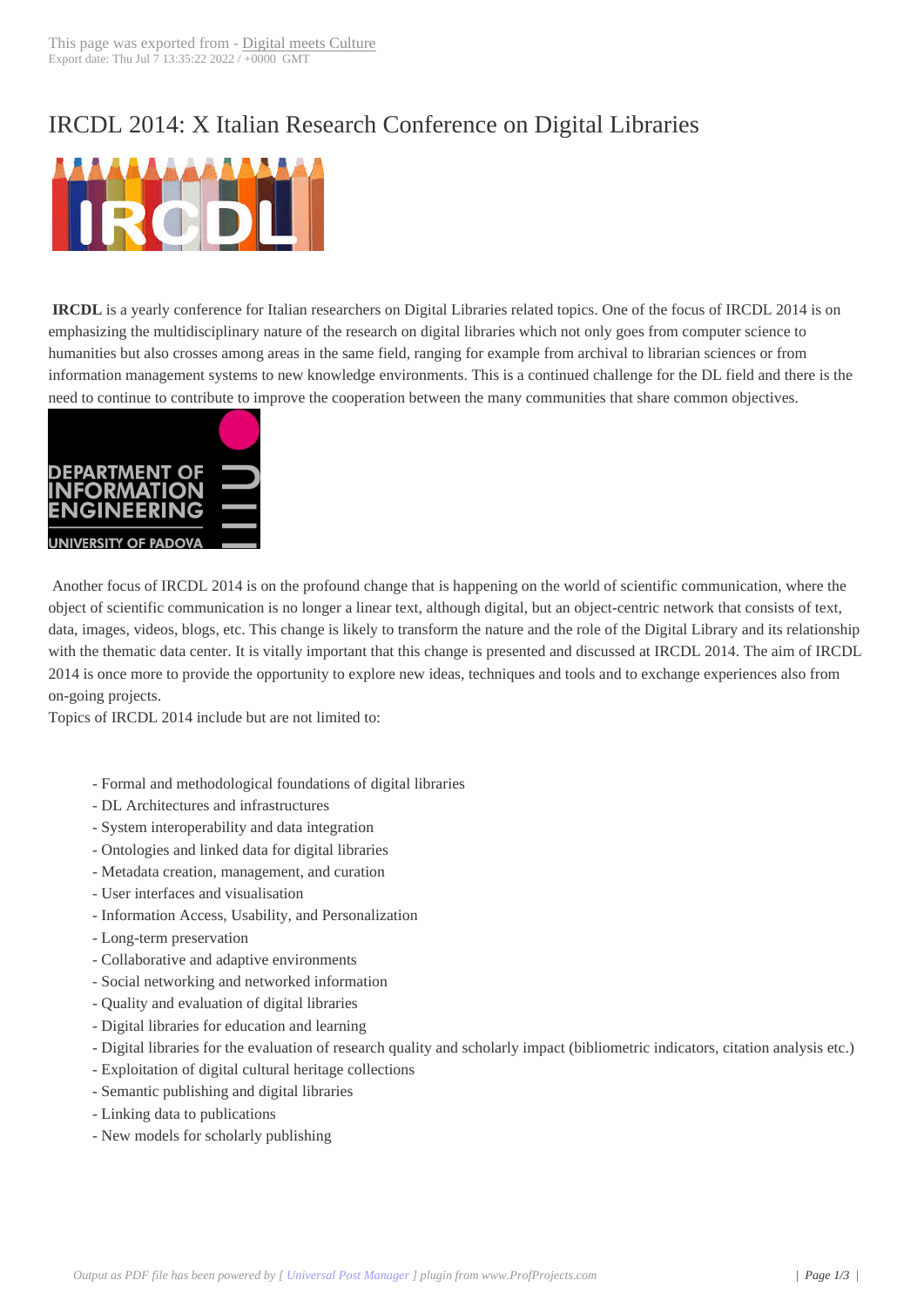

 Research papers, describing original ideas on those topics and on other fundamental aspects of digital libraries and technology, are solicited. Moreover, short papers on early research results, demos and projects are also welcome. Research papers presenting original works should not exceed 12 pages, whereas short papers on early research results should not exceed 6 pages and papers presenting demos or projects should not exceed 4 pages. Papers should be submitted electronically as a PDF file at:

https://www.easychair.org/conferences/?conf=ircdl2014



 Submissions must be formatted according to Authors Instructions for Springer-Verlag LNCS Proceedings. Accepted papers in PDF format will be published in on-line proceedings (max 12 pages) at the time of the conference and presented at the conference. After the conference, some selected authors will be invited to submit a revised version of their paper for a possible inclusion in the post-proceedings volume. The revised version of each paper must take into account the suggestions and the comments received during the discussion at the conference; the r[evised versions are go](http://www.springer.de/comp/lncs/authors.html)ing to be reviewed by at least two reviewers.

IMPORTANT DATES:

Deadlines Submission Deadline: **December 13, 2013** Acceptance Notification: **January 10, 2014** Registration deadline: **January 17, 2014** Final version submission: **January 20, 2014**

Conference Conference: **January 30-31, 2014**

Post-Proceedings

Revised Version Submission: **March 28, 2014**

Post-proceedings Publication: **by July, 2014**

The IRCDL conferences have been launched and initially sponsored by DELOS], an EU FP6 Network of Excellence on digital libraries, together with the **Department of Information Engineering of the University of Padua**. Over the years IRCDL has become a self-sustainable event that is supported by the Italian Digital Libraries Community. The 2014 edition is sponsored by the Department of Information Engineering of the University of Padua and by **CULTURA**, EU Project for the development of next gen[eration a](http://ims.dei.unipd.it/ircdl/home.html)daptive systems aimed at increasing and enhancing the use [of digital](http://www.delos.info/) humanities collections. IRCDL Steering Committee is composed of:

**Maristella Agosti**, University of Padua **Tiziana Catarci**, University of Rome "La Sapienza" **Alberto Del Bimbo**, University of Florence